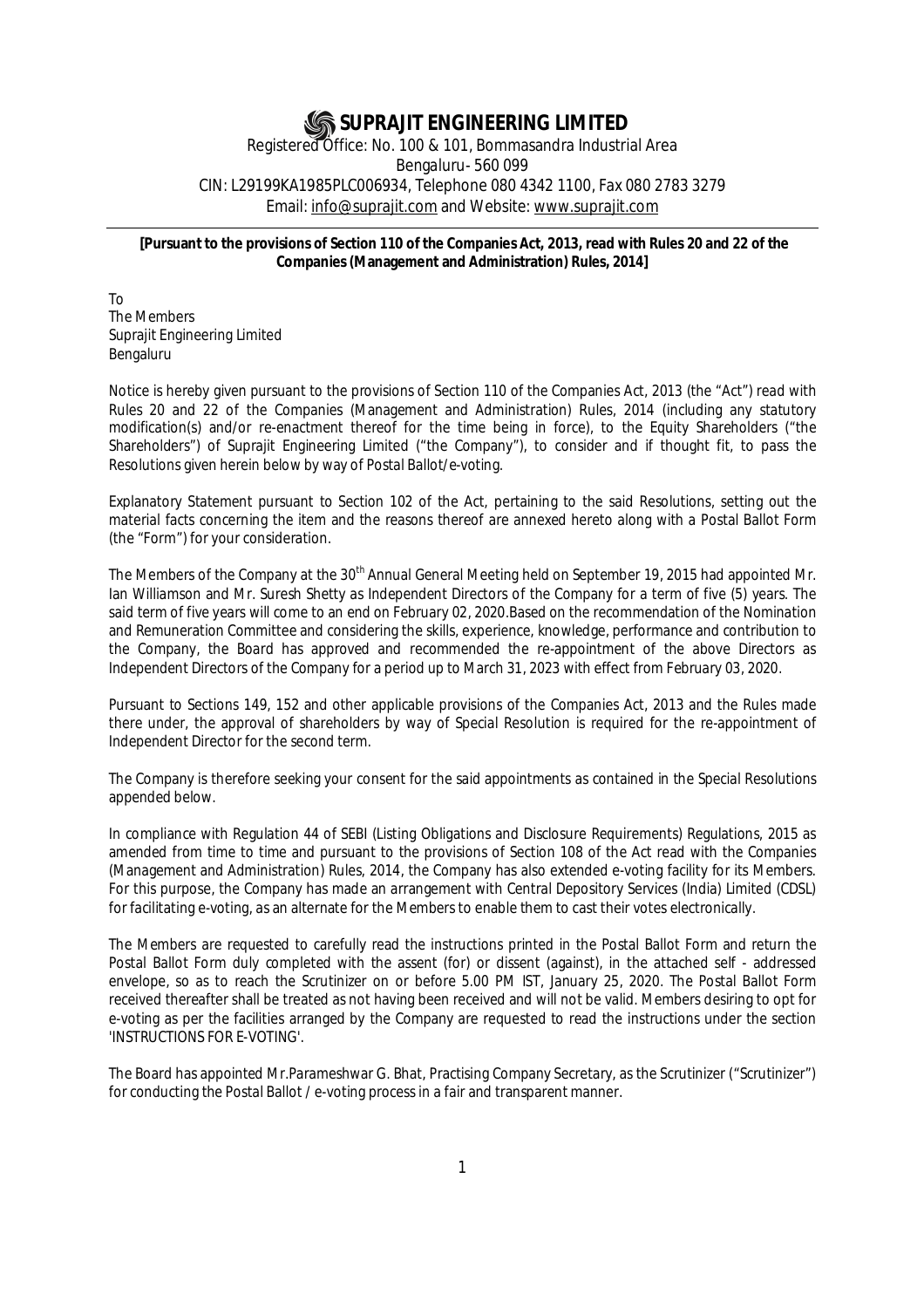The Resolutions along with the Explanatory Statement setting out the material facts are as follows:

#### **SPECIAL BUSINESS:**

### **1. RE- APPOINTMENT OF MR. IAN WILLIAMSON (DIN : 01805348) AS AN INDEPENDENT DIRECTOR OF THE COMPANY:**

To consider and if thought fit, to pass, the following Resolution as a Special Resolution:

"RESOLVED THAT pursuant to provisions of Sections 149, 150, 152 and any other applicable provisions of the Companies Act, 2013, and the Rules made there under read with Schedule IV to the Companies Act, 2013 and Securities and Exchange Board of India (Listing Obligations and Disclosure Requirements) Regulations, 2015, (including any statutory modification(s) or re-enactment(s) thereof, for the time being in force), Mr. Ian Williamson (DIN : 01805348), who was appointed as an Independent Director of the Company up to February 02, 2020, be and is hereby re-appointed as an Independent Director of the Company, for a period up to March 31, 2023 with effect from February 03, 2020 and whose office shall not be liable to retire by rotation.

RESOLVED FURTHER THAT the Board of Directors of the Company be and is hereby authorized to do all such acts, deeds, matters and things as may be required to give effect to the above resolution."

## **2. RE- APPOINTMENT OF MR. SURESH SHETTY (DIN : 00316830) AS AN INDEPENDENT DIRECTOR OF THE COMPANY:**

To consider and if thought fit, to pass, the following Resolution as a Special Resolution:

"RESOLVED THAT pursuant to provisions of Sections 149, 150, 152 and any other applicable provisions of the Companies Act, 2013, and the Rules made there under read with Schedule IV to the Companies Act, 2013 and Securities and Exchange Board of India (Listing Obligations and Disclosure Requirements) Regulations, 2015, (including any statutory modification(s) or re-enactment(s) thereof, for the time being in force), Mr. Suresh Shetty (DIN : 00316830), who was appointed as an Independent Director of the Company up to February 02, 2020, be and is hereby re-appointed as an Independent Director of the Company, for a period up to March 31, 2023 with effect from February 03, 2020 and whose office shall not be liable to retire by rotation.

RESOLVED FURTHER THAT the Board of Directors of the Company be and is hereby authorized to do all such acts, deeds, matters and things as may be required to give effect to the above resolution."

> By the order of the Board For Suprajit Engineering Limited Medappa Gowda J Company Secretary Membership No.FCS – 4111

Date : December 20, 2019

Place : Bengaluru

## **Notes**:

- 1. Pursuant to Section 102 of the Companies Act, 2013, an Explanatory Statement setting out material facts and reasons for the proposed Resolution is appended hereto.
- 2. Postal Ballot Notice is being sent to all the Members of the Company, whose names appear on the Register of Members/list of Beneficial Owners, as received from National Securities Depository Limited (NSDL) and Central Depository Services (India) Limited (CDSL) on Friday, December 20, 2019 (the cut-off date).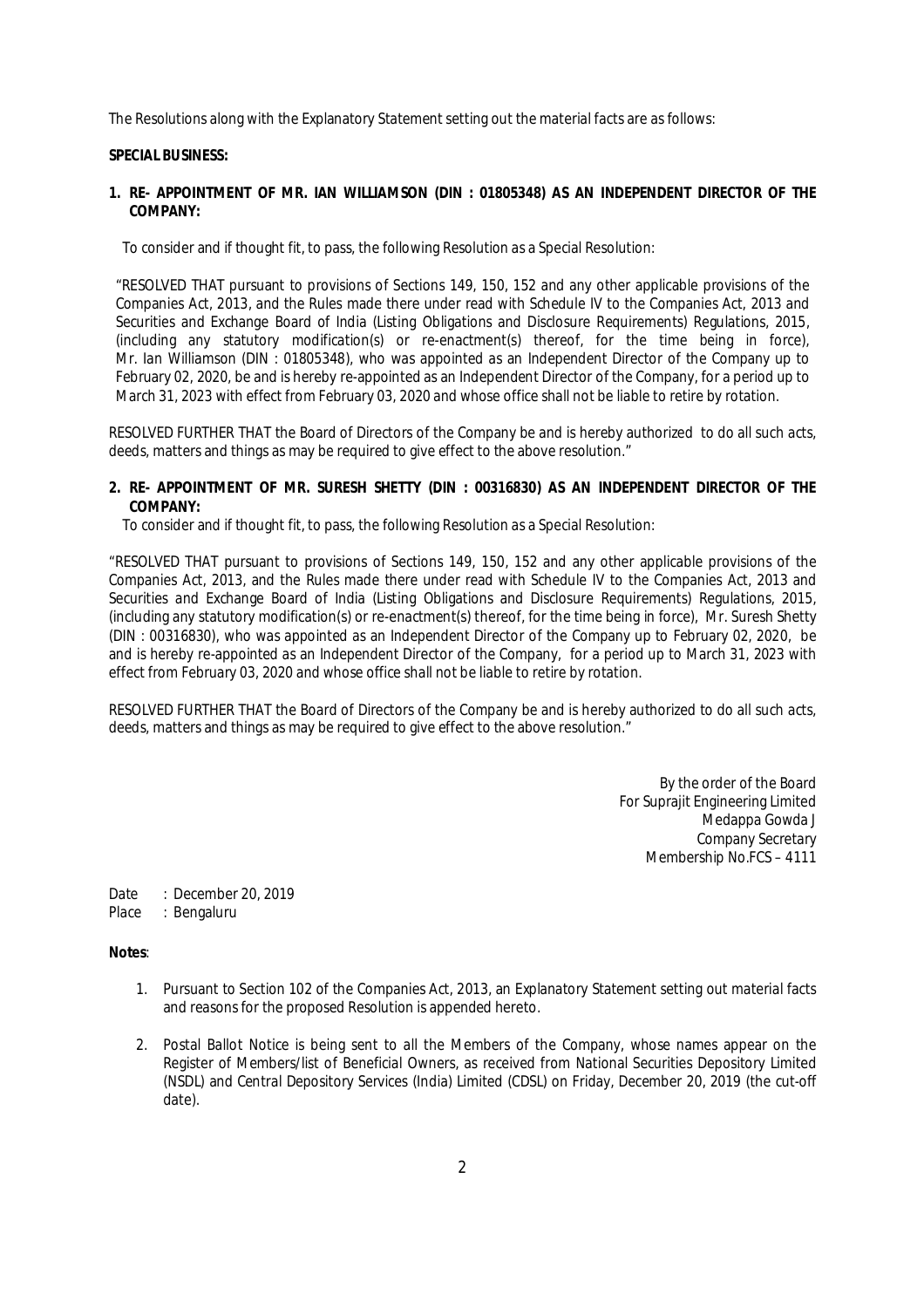The Postal Ballot Notice is sent electronically to all the Shareholders who have registered their email addresses with the Company/Depositories/Registrar and Share Transfer Agent (RTA) and to other Shareholders by permitted mode (Courier). Any Member who has not received the Postal Ballot Forms may write to the Company and may obtain a copy thereof. The same may also be downloaded from the Company's website at:www.suprajit.com.

The dispatch of the Postal Ballot Notice and the Explanatory Statement shall be announced through an advertisement in at least 1 (one) English newspaper and at least 1 (one) Kannada newspaper, each with wide circulation in the district, where the Registered Office of the Company is situated, and published on the Company's website at www.suprajit.com.

- 3. Voting rights of every Shareholder shall be reckoned on the paid-up value of Shares on the basis of names appearing in the 'Register of Members' or in the records of the depository, as applicable, as on the cut-off date, and any recipient of the Postal Ballot Notice whose name does not appear as a Shareholder in relation to the Shares as on the aforesaid date should treat the same as intimation only.
- 4. The Members are requested to carefully read the instructions printed in the Postal Ballot Form and return the Postal Ballot Form duly completed with the assent (for) or dissent (against), in the attached self addressed envelope, so as to reach the Scrutinizer on or before 5.00 PM IST, January 25, 2020.
- 5. In compliance with the provisions of Sections 108 and 110 of the Companies Act, 2013 read with Rules 20 and 22 of the Companies (Management and Administration) Rules, 2014 and Regulation 44 of SEBI (Listing Obligations and Disclosure Requirements) Regulations, 2015, the Company is pleased to provide e-voting facility to its Members to enable them to cast their votes electronically. The Company has engaged the services of Central Depository Services (India) Limited (CDSL) to provide e-voting facility to its Members. The Members mayrefer 'INSTRUCTIONS FOR E-VOTING' section of this notice for more details.
- 6. The e-voting shall commence on Friday, December 27, 2019 at 9.00 AM IST and ends on Saturday, January 25, 2020 at 5.00 PM IST.
- 7. The Shareholders are requested to exercise their voting rights by either using the attached Postal Ballot form **OR** through e-voting. In case Members cast their votes through both the modes, voting done by e-voting shall prevail and votes cast through physical Postal Ballot Forms will be treated as invalid. A Member cannot exercise his vote by proxy on Postal Ballot.
- 8. The Board of Directors of the Company ("the Board") has appointed Mr. Parameshwar G. Bhat, Practising Company Secretary as the 'Scrutinizer' for conducting the Postal Ballot voting process in accordance with the law and in a fair and transparent manner ("the Scrutinizer"). The address of the Scrutinizer is # 496/4, II Floor, 10th Cross, Near Bashyam Circle, Sadashivanagar, Bengaluru -560 080.
- 9. The Scrutinizer will submit his report to Chairman of the Company or in his absence to any other designated Director or the Company Secretary after completion of scrutiny of Postal Ballot forms received, but not later than 48 (Forty Eight) hours from the last date of receipt of all Postal Ballot forms.
- 10. The results of voting by Postal Ballot will be announced on January 27, 2020 at the Registered Office of the Company. Additionally, the result will be posted on Company's website at www.suprajit.com and will be communicated to BSE Limited and National Stock Exchange of India Limited (NSE) simultaneously. The same shall be uploaded on the e-voting website of CDSL.
- 11. The last date specified by the Company for receipt of duly completed Postal Ballot Forms or e-voting shall be the date on which the Resolution would be deemed to have been passed, if approved by the requisite majority.

By the order of the Board For Suprajit Engineering Limited Medappa Gowda J Company Secretary Membership No.FCS – 4111

Date : December 20, 2019<br>Place : Bengaluru : Bengaluru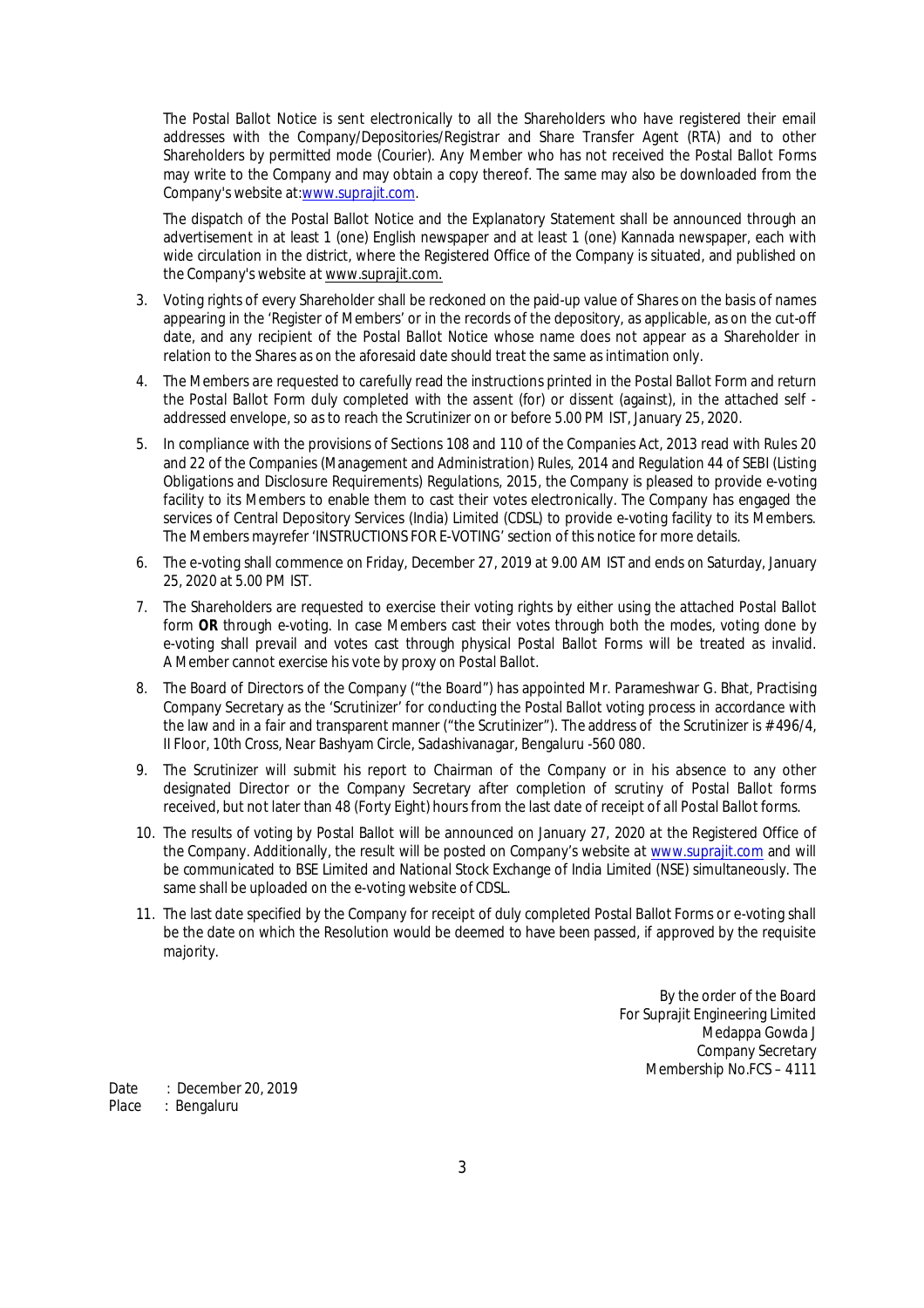### **EXPLANATORY STATEMENT (Pursuant to Section 102 of the Companies Act, 2013)**

### **ITEM NO'S. 1 AND 2 :**

The Members of the Company at the 30th Annual General Meeting of the Company, held on September 19, 2015 had appointed Mr. Ian Williamson (DIN:01805348) and Mr. Suresh Shetty (DIN:00316830) as Independent Directors of the Company for a period of 5 (Five) years with effect from February 03, 2015.

Based on the recommendation of the Nomination and Remuneration Committee and considering the skills, experience, knowledge, performance and contribution to the Board, the Board has approved and recommended the re-appointment of above Directors as Independent Directors of the Company for a period up to March 31, 2023 with effect from February 03, 2020, subject to the approval of Shareholders.

Pursuant to Section 149 (read with Schedule IV) and other applicable provisions of the Companies Act, 2013 and the Rules made there under, the approval of Shareholders by way of special resolution is required for the appointment of Independent Directors for the second term.

The Company has received necessary consent and disclosures as per the requirement of Companies Act, 2013 and Rules made there under for such re-appointment and also declaration to the effect that they meet the criteria of independence as provided in sub section (6) of Section 149 of the Companies Act, 2013.

The Board is of the opinion that the continued association of Mr. Ian Williamson and Mr. Suresh Shetty would benefit the Company and hence it is proposed to continue the services of Mr. Ian Williamson and Mr. Suresh Shetty as Independent Directors. In this connection, the Board recommends the Special Resolution as set out in Item nos. 1&2 for the approval of the Members.

Except Mr. Ian Williamson and Mr. Suresh Shetty in their respective resolutions, none of the other Directors, Key Managerial Personnel or their relatives is interested or concerned financially or otherwise in the said Resolutions.

> By the order of the Board For Suprajit Engineering Limited Medappa Gowda J Company Secretary Membership No.FCS – 4111

Date : December 20, 2019<br>Place : Bengaluru : Bengaluru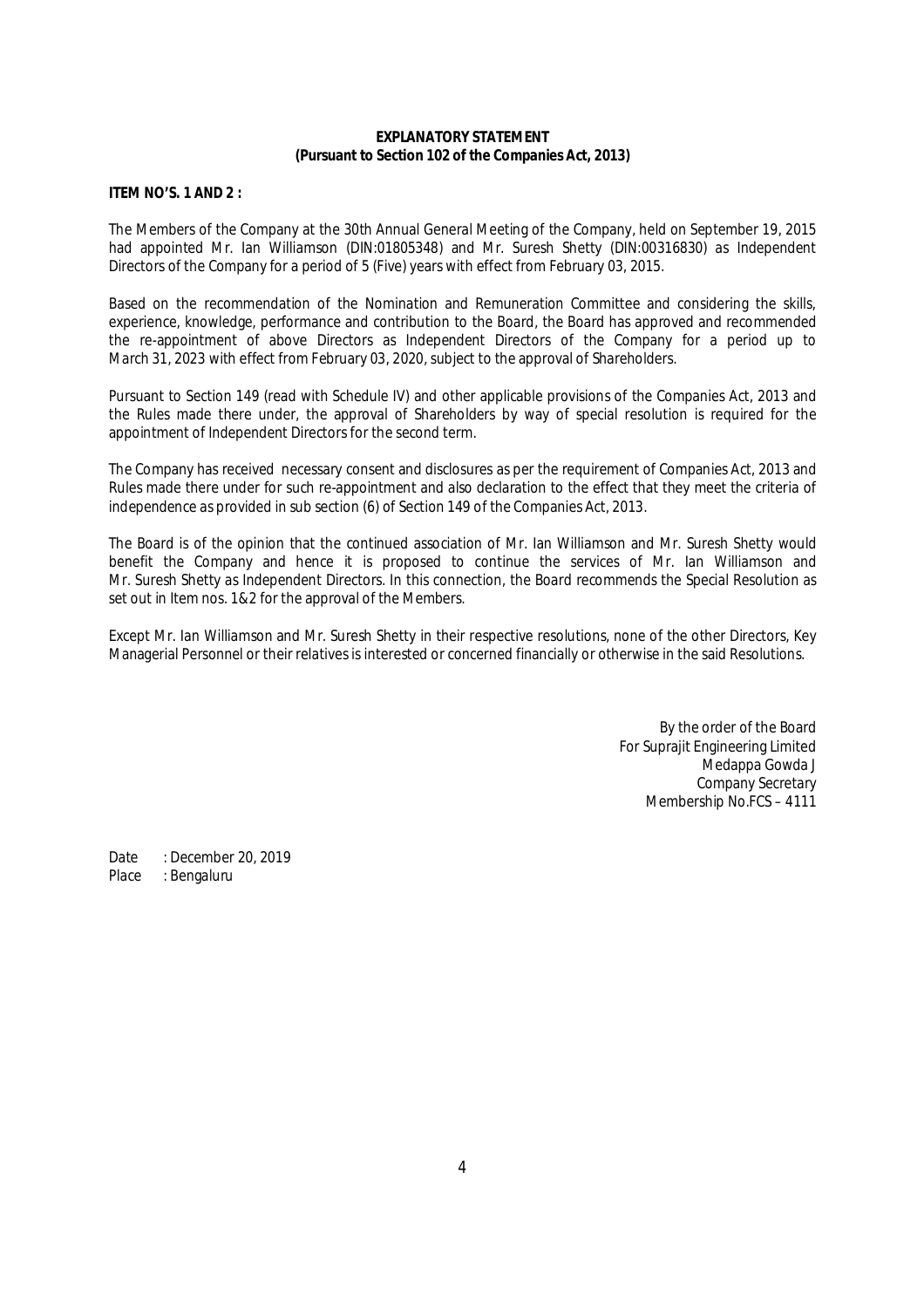### **Details of the Directors proposed to be appointed/re-appointed pursuant to Regulation 36 (3) of SEBI (Listing Obligations and Disclosure Requirements) Regulations, 2015 and applicable Secretarial Standards:**

Brief profiles of Directors proposed to be appointed /re-appointed at the Annual General Meeting are produced below, in terms of Regulation 36 of SEBI (Listing Obligations and Disclosure Requirements) Regulations, 2015.

# **1. MR. IAN WILLIAMSON**

Mr. Ian Williamson, retired as Chief Executive of Carclo Plc, a Public Company, listed on the London Stock Exchange. Carclo has global operations located in the UK, the USA, China, India and Eastern Europe and manufactures technical plastic components for medical, automotive and electronics markets worldwide. Mr. Ian Williamson has a first class degree in Electrical Science from Cambridge University. He has broad experience of managing engineering businesses in the UK, Europe, the USA, China and India and specialized in M & Aactivities.

# **2. MR. SURESH SHETTY**

Mr. Suresh Shetty is a Commerce Graduate and qualified Chartered Accountant, and has undergone Management Education Programme (M.E.P.) in IIM Ahmedabad. He has vast industrial experience in leading automobile companies. He was the First Chief Financial Officer of Hero Honda Motors Ltd. Mr. Suresh Shetty was a member of Delhi Stock Exchange Ltd and also a member of National Stock Exchange Ltd till 2004. At present he is a financial and management Consultant, rendering services, in investment banking, mergers and amalgamations and other corporate advisory services.

#### **Additional information:**

| <b>Name</b>                                                            | <b>Mr.Ian Williamson</b> | <b>Mr.Suresh Shetty</b> |
|------------------------------------------------------------------------|--------------------------|-------------------------|
| Age                                                                    | 68 years                 | 70 years                |
| Date of Last Appointment                                               | 03-02-2015               | 03-02-2015              |
| Relationship between Directors inter-se                                | nil                      | NIL                     |
| Names of listed entities in which the<br>person holds the directorship | nil                      | nil                     |
| Membership of Committees of the Board<br>of other listed entity        | ΝA                       | ΝA                      |
| No. of shares held in the Company                                      | Nil                      | 7,63,080                |

#### **INSTRUCTIONS FOR BALLOT VOTING**

- 1. Shareholders have an option to vote either through physical mode by submitting the Postal Ballot Form or through e-voting. If a Shareholder has opted for Physical Ballot, then he/she should not vote by e-voting and *vice-versa.* However, in case Shareholders cast their vote through both physical Ballot and e-voting, then vote cast through e-voting shall be considered and vote cast through physical Ballot shall be treated as invalid.
- 2. A Shareholder entitled to vote and desirous of exercising his/ her vote by a Postal Ballot may complete this Postal Ballot Form and send it to the Scrutinizer appointed by the Board in the **Business Reply Envelope(BRE).** Postage for the said article will be paid by the Company. However, any Envelope containing a Postal Ballot Form, if deposited in person or sent by courier at the expense of such Shareholder, will also be accepted. It is however clarified that Shareholders desiring to exercise their vote from outside India will have to arrange for postage from the country where the Postal Ballot Form is dispatched to the Scrutinizer.
- 3. A Shareholder may convey his/ her/ its assent/ dissent in the Postal Ballot Form. The assent or dissent received in any other form shall not be considered valid. The consent of the Shareholder must be accorded by recording the assent in the column 'FOR' and dissent in the column 'AGAINST' by placing a tick **()** mark in the appropriate column. Assent or dissent received in any other manner will not be considered valid.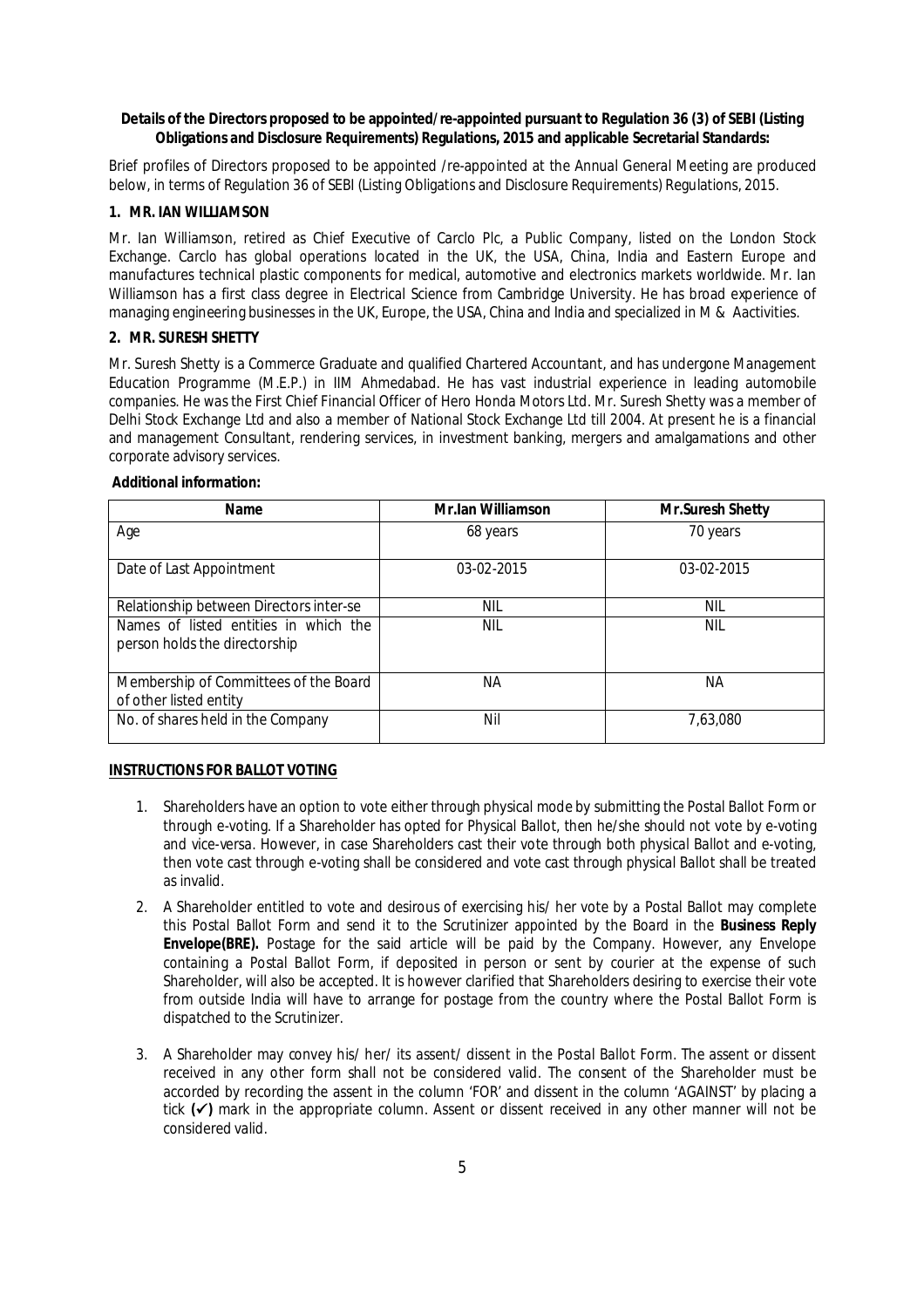- 4. The Postal Ballot Form must be completed and signed by the Shareholder. In case of joint-holding, the Postal Ballot Form must be completed and signed (as per the specimen signature registered with the Company) by the first named Shareholder and in his absence, by the next named Shareholder.
- 5. Unsigned, incomplete, improperly or incorrectly ticked Postal Ballot Forms shall be rejected.
- 6. The vote shall not be exercised by a Proxy. However, corporate and institutional Shareholders shall be entitled to vote through their authorized representatives with proof of their authorization.
- 7. Duly completed Postal Ballot Forms should reach the Scrutinizer before 5.00 P.M. on Saturday, January 25, 2020. All Postal Ballot Forms received after this date will be strictly treated as if they have not been received.
- 8. Where the Postal Ballot form has been signed by an authorized representative of a body corporate, trust or society, a certified true copy of the Resolution of its Board of Directors authorizing such representative to vote on the Resolution on behalf of the body corporate, trust or society should accompany the Postal Ballot Form. If the Postal Ballot Form is signed by a Power of Attorney holder for and on behalf of the Shareholder, it must be accompanied by an attested true copy of such Power of Attorney.
- 9. Shareholders are requested not to send any extraneous paper along with the Postal Ballot Form in the enclosed Envelope. All Envelopes will be sent to the Scrutinizer and any extraneous paper found in any Envelope would not be taken cognizance of and will be destroyed by the Scrutinizer.
- 10. There will be one Postal Ballot Form for every 'Registered Folio'/ 'Client ID', irrespective of the number of joint holders.
- 11. A Shareholder may request a duplicate Postal Ballot Form, if so required. However, the duly filled in duplicate Postal Ballot Form should reach the Scrutinizer, not later than the date specified at item 7.
- 12. Shareholders are requested to fill the Postal Ballot Form with indelible ink and not by any erasable writing mode.
- 13. The Scrutinizer's decision on the validity of the Postal Ballot Form shall be final and binding.
- 14. The Company has appointed Mr. Medappa Gowda J, Company Secretary of the Company as the person responsible for the entire Postal Ballot voting process. For any queries, Members may contact Mr. Medappa Gowda. J, at the Registered Office of the Company at No. 100 & 101, Bommasandra industrial Area, Bengaluru – 560099 at Tel Number +91- 080 – 43421100.
- 15. Though not mandatory, the Postal Ballot Form along with the 'Postal Ballot Notice' and Explanatory Statement is being sent to Shareholders having registered address outside India. Since the Envelope is not valid for use from outside India, such Shareholders desiring to exercise their vote from outside India will have to arrange for postage from the country where the Postal Ballot Form is dispatched.
- 16. The votes of a Shareholder will be considered invalid on any of the following grounds:
	- a. if the Shareholder's signature does not tally with the specimen signature;
	- b. if the Shareholder has marked his/ her/ its vote both 'FOR' and also 'AGAINST' the 'Special Resolution' in such a manner that the aggregate Shares voted 'FOR' and 'AGAINST' exceeds total number of Shares held;
	- c. if the Postal Ballot Form is unsigned incomplete or incorrectly filled;
	- d. if the Postal Ballot Form is received torn or defaced or mutilated such that it is difficult for the Scrutinizer to identify either, the Shareholder, or the number of votes, or as to whether the votes are 'FOR' or 'AGAINST', or if the signature could not be verified or one or more of the above grounds.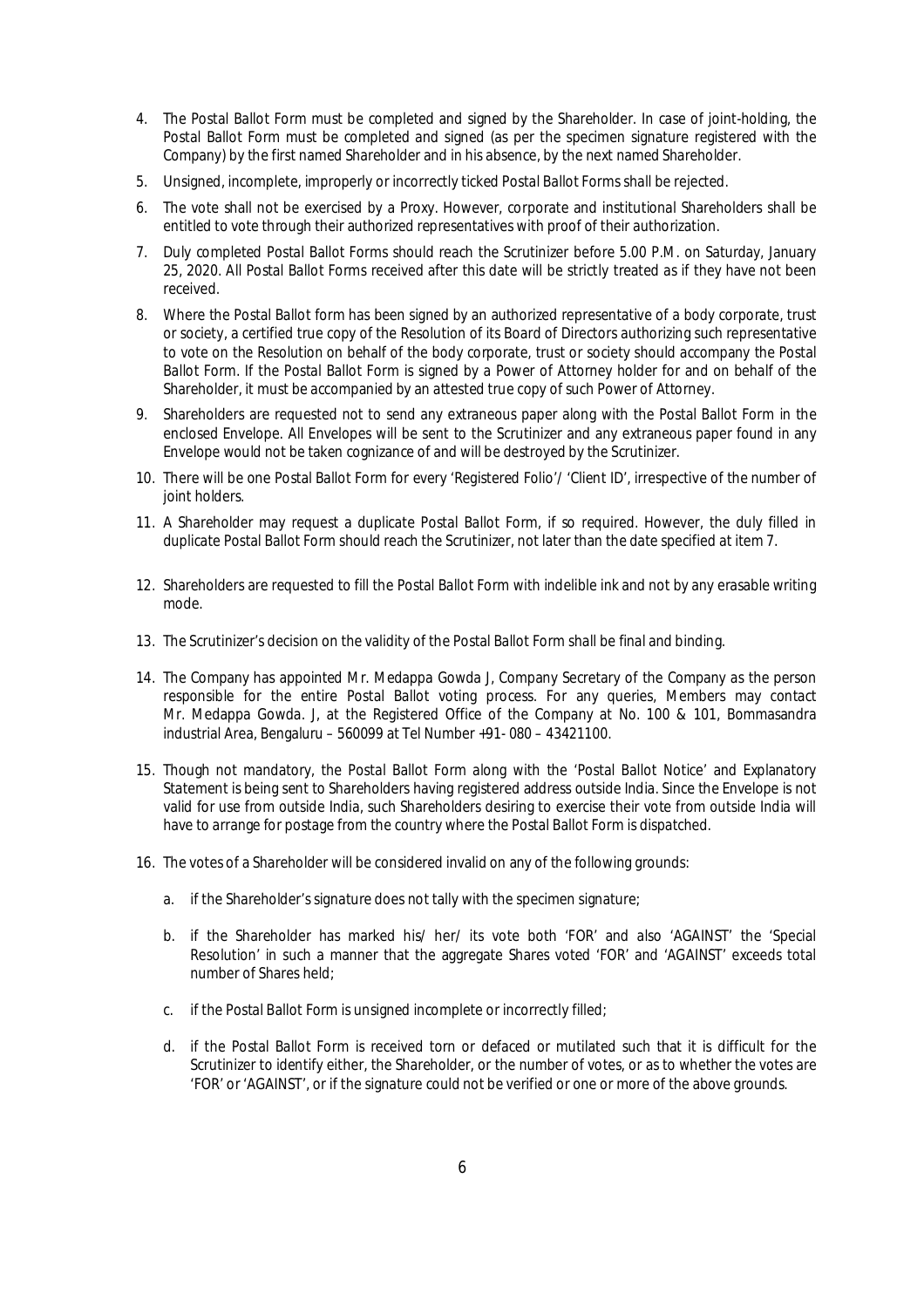### **INSTRUCTIONS FOR E-VOTING:**

The voting period begins on Friday, December 27, 2019 at 9.00 AM IST and ends on Saturday, January 25, 2020 at 5.00 PM IST. During this period shareholders' of the Company, holding shares either in physical form or in dematerialized form, as on the cut-off date may cast their vote electronically. The e-voting module shall be disabled by CDSL for voting thereafter.

- i. The Shareholders should log on to the e-voting website at www.evotingindia.com.
- ii. Click on Shareholders / Members
- iii. Now enter your User ID
	- a) For CDSL: 16 digits beneficiary ID,
	- b) For NSDL: 8 Character DP ID followed by 8 Digits Client ID,
	- c) Members holding shares in Physical Form should enter Folio Number registered with the Company.
- iv. Next enter the Image Verification as displayed and Click on Login.
- v. If you are holding Shares in demat form and had logged on to www.evotingindia.com and voted on an earlier voting of any Company, then your existing password is to be used.
- vi. If you are a first time user follow the steps given below:

| For Members holding shares in Demat Form and Physical Form |                                                                                                                   |  |  |  |  |
|------------------------------------------------------------|-------------------------------------------------------------------------------------------------------------------|--|--|--|--|
| <b>PAN</b>                                                 | Enter your 10 digit alpha-numeric PAN issued by Income Tax Department (Applicable for both                        |  |  |  |  |
|                                                            | demat shareholders as well as physical shareholders)                                                              |  |  |  |  |
|                                                            | Members who have not updated their PAN with the Company/Depository Participant are<br>$\bullet$                   |  |  |  |  |
|                                                            | requested to use the first two letters of their name and the 8 digits of the sequence number<br>in the PAN Field. |  |  |  |  |
|                                                            | • In case the sequence number is less than 8 digits enter the applicable number of 0's before                     |  |  |  |  |
|                                                            | the number after the first two characters of the name in CAPITAL letters. Eq. If your name is                     |  |  |  |  |
|                                                            | Ramesh Kumar with sequence number 1 then enter RA00000001 in the PAN field.                                       |  |  |  |  |
| Dividend                                                   | Enter the Dividend Bank Details or Date of Birth (in dd/mm/yyyy format) as recorded in your                       |  |  |  |  |
| Details<br>Bank                                            | demat account or in the company records in order to login.                                                        |  |  |  |  |
| OR.                                                        |                                                                                                                   |  |  |  |  |
| Date of Birth                                              | If both the details are not recorded with the depository or company, please enter the<br>$\bullet$                |  |  |  |  |
| (DOB)                                                      | member id / folio number in the Dividend Bank details field as mentioned in instruction                           |  |  |  |  |
|                                                            | $(iii)$ .                                                                                                         |  |  |  |  |

- vii. After entering these details appropriately, click on "SUBMIT" tab.
- viii. Members holding Shares in physical form will then directly reach the Company selection screen. However, Members holding Shares in demat form will now reach 'Password Creation' menu wherein they are required to mandatorily enter their login password in the new password field. Kindly note that this password is to be also used by the demat holders for voting for Resolutions of any other Company on which they are eligible to vote, provided that the Company opts for e-voting through CDSL platform. It is strongly recommended not to share your password with any other person and take utmost care to keep your password confidential.
- ix. For Members holding Shares in physical form, the details can be used only for e-voting on the Resolutions contained in this Notice.
- x. Click on the EVSN of SUPRAJIT ENGINEERING LIMITED on which you choose to vote.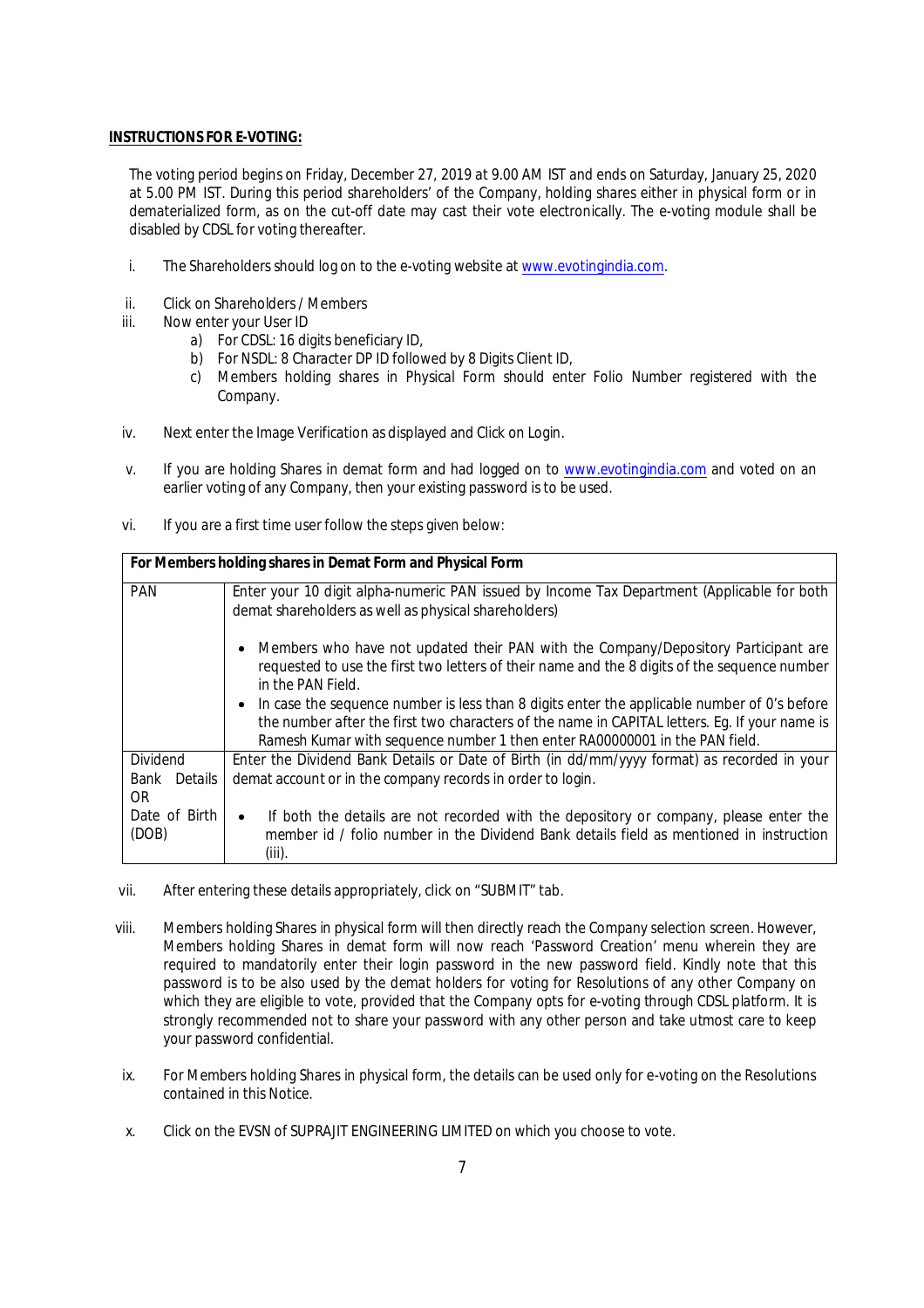- xi. On the voting page, you will see "RESOLUTION DESCRIPTION" and against the same the option "YES/NO" for voting. Select the option YES or NO as desired. The option YES implies that you assent to the Resolution and option NO implies that you dissent to the Resolution.
- xii. Click on the "RESOLUTIONS FILE LINK" if you wish to view the entire Resolution details.
- xiii. After selecting the Resolution, you have decided to vote on, click on "SUBMIT". A confirmation box will be displayed. If you wish to confirm your vote, click on "OK", else to change your vote, click on "CANCEL" and accordingly modify your vote.
- xiv. Once you "CONFIRM" your vote on the resolution, you will not be allowed to modify your vote.
- xv. You can also take out print of the voting done by you by clicking on "Click here to print" option on the Voting page.
- xvi. If a demat account holder has forgotten the changed login password then Enter the User ID and the image verification code and click on Forgot Password & enter the details as prompted by the system.
- xvii. Shareholders can also cast their vote using CDSL's mobile app m-Voting available for android based mobiles. The m-Voting app can be downloaded from Google Play Store. Apple and Windows phone users can download the app from the App Store and the Windows Phone Store respectively. Please follow the instructions as prompted by the mobile app while voting on your mobile.

### **xviii. Note for Non – Individual Shareholders and Custodians**

- Non-Individual Shareholders (i.e., other than Individuals, HUF, NRI etc.) and Custodian are required to log on to www.evotingindia.com and register themselves as Corporates.
- A scanned copy of the Registration Form bearing the stamp and sign of the entity should be emailed to helpdesk.evoting@cdslindia.com
- After receiving the login details a Compliance user should be created using the admin login and password. The Compliance user would be able to link the account(s) for which they wish to vote on.
- The list of accounts should be mailed to helpdesk.evoting@cdslindia.com and on approval of the accounts they would be able to cast their vote.
- A scanned copy of the Board Resolution and Power of Attorney (POA) which they have issued in favour of the Custodian, if any, should be uploaded in PDF format in the system for the scrutinizer to verify the same.
- xix. In case you have any queries or issues regarding e-voting, you may refer the Frequently Asked Questions ("FAQs") and e-voting manual available at www.evotingindia.com, under help section or write an email to helpdesk.evoting@cdslindia.com.
- xx. Further, Members may note the following:
	- a. E-voting shall not be allowed beyond the said date and time.
	- b. A person whose name is recorded in the Register of Beneficial Owners maintained by the depositories as on the cut-off date only shall be entitled to avail the facility of e-voting.